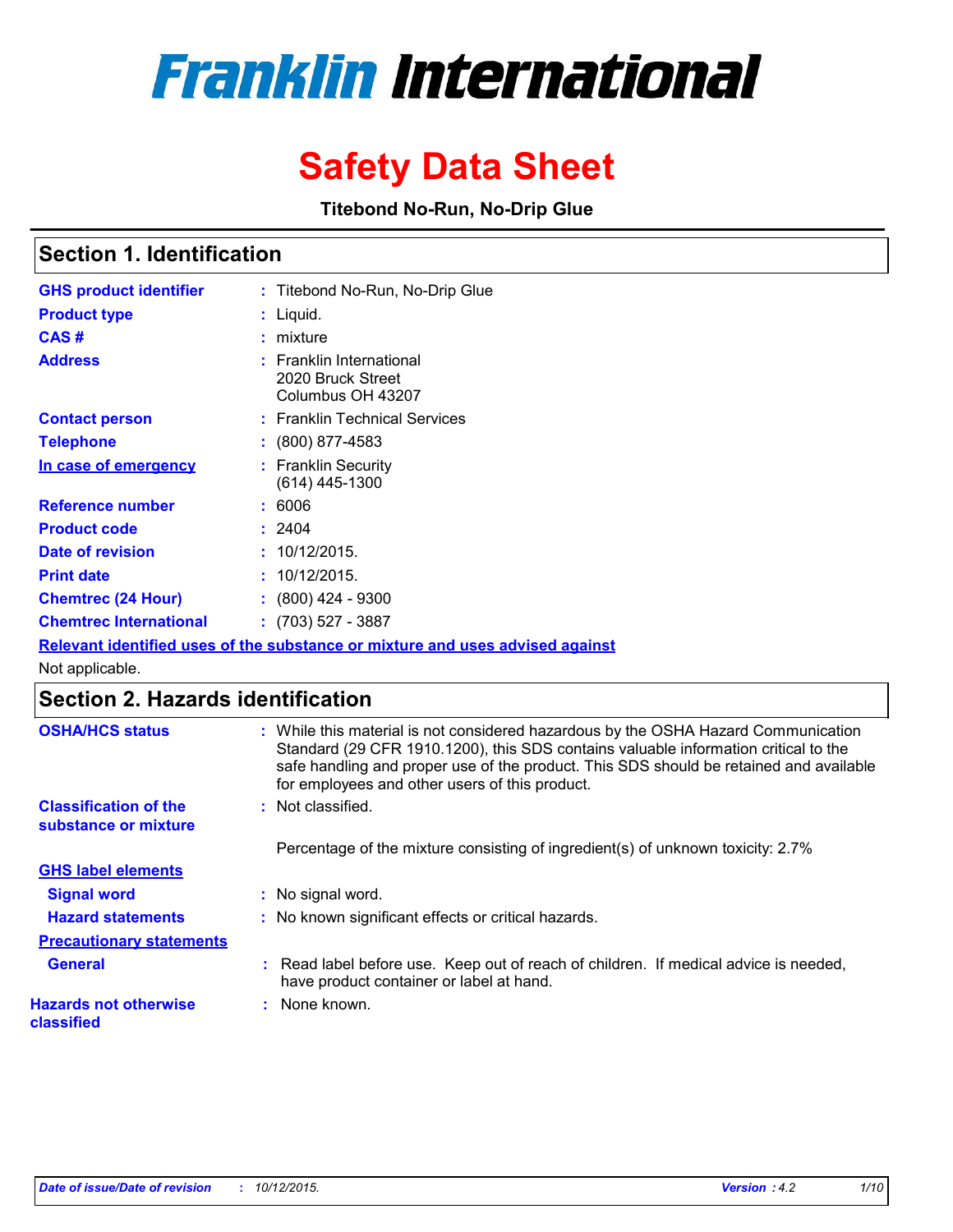## **Section 3. Composition/information on ingredients**

## **Hazardous ingredients**

#### **United States**

| <b>Name</b>             | <b>CAS number</b> |  |
|-------------------------|-------------------|--|
| No hazardous ingredient |                   |  |

#### **Canada**

| <b>Name</b>            | <b>CAS number</b> | 70                       |
|------------------------|-------------------|--------------------------|
| oxydipropyl dibenzoate | $27138 - 31 - 4$  | $\overline{\phantom{a}}$ |

Г

#### **Mexico**

| <b>Mexico</b>          |                      |                          |     |             |   | <b>Classification</b> |   |                |  |
|------------------------|----------------------|--------------------------|-----|-------------|---|-----------------------|---|----------------|--|
| <b>Name</b>            | <b>CAS</b><br>number | UN number %              |     | <b>IDLH</b> | н |                       | R | <b>Special</b> |  |
| oxydipropyl dibenzoate | 27138-31-4           | <b>Not</b><br>available. | - 5 |             |   |                       | 0 |                |  |

Any concentration shown as a range is to protect confidentiality or is due to batch variation.

**There are no ingredients present which, within the current knowledge of the supplier and in the concentrations applicable, are classified as hazardous to health or the environment and hence require reporting in this section. Occupational exposure limits, if available, are listed in Section 8.**

## **Section 4. First aid measures**

#### **Description of necessary first aid measures**

| <b>Eye contact</b>  | : Immediately flush eyes with plenty of water, occasionally lifting the upper and lower<br>eyelids. Check for and remove any contact lenses. Get medical attention if irritation<br>occurs.                                                                                                                                                            |
|---------------------|--------------------------------------------------------------------------------------------------------------------------------------------------------------------------------------------------------------------------------------------------------------------------------------------------------------------------------------------------------|
| <b>Inhalation</b>   | : Remove victim to fresh air and keep at rest in a position comfortable for breathing. Get<br>medical attention if symptoms occur.                                                                                                                                                                                                                     |
| <b>Skin contact</b> | : Flush contaminated skin with plenty of water. Remove contaminated clothing and<br>shoes. Get medical attention if symptoms occur.                                                                                                                                                                                                                    |
| <b>Ingestion</b>    | : Wash out mouth with water. Remove victim to fresh air and keep at rest in a position<br>comfortable for breathing. If material has been swallowed and the exposed person is<br>conscious, give small quantities of water to drink. Do not induce vomiting unless<br>directed to do so by medical personnel. Get medical attention if symptoms occur. |

#### **Most important symptoms/effects, acute and delayed**

| <b>Potential acute health effects</b> |                                                     |
|---------------------------------------|-----------------------------------------------------|
| Eye contact                           | : No known significant effects or critical hazards. |
| <b>Inhalation</b>                     | : No known significant effects or critical hazards. |
| <b>Skin contact</b>                   | : No known significant effects or critical hazards. |
| <b>Ingestion</b>                      | : No known significant effects or critical hazards. |
| <b>Over-exposure signs/symptoms</b>   |                                                     |
| Eye contact                           | : No specific data.                                 |
| <b>Inhalation</b>                     | : No specific data.                                 |
| <b>Skin contact</b>                   | : No specific data.                                 |
| <b>Ingestion</b>                      | No specific data.                                   |

#### **Indication of immediate medical attention and special treatment needed, if necessary**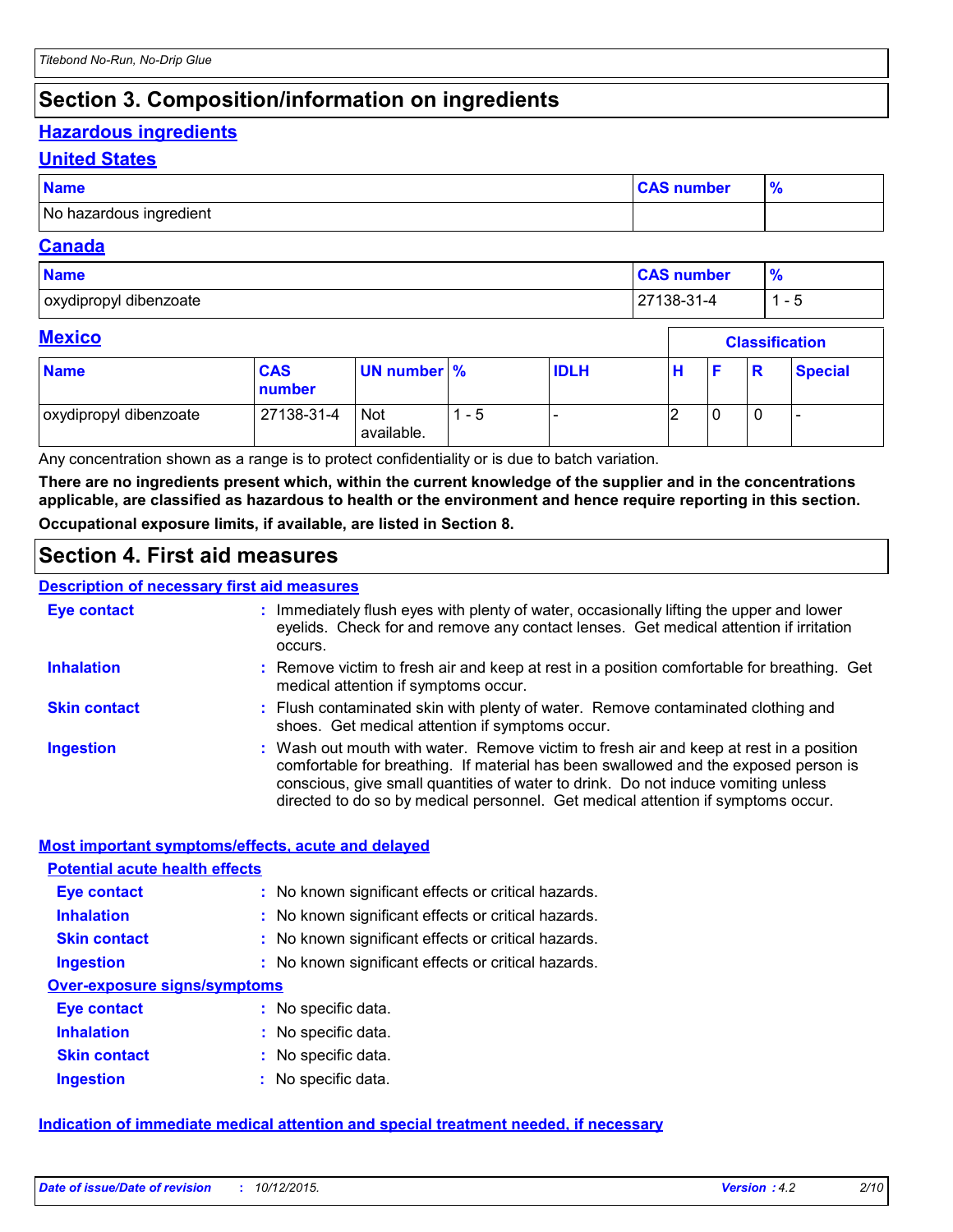## **Section 4. First aid measures**

| Notes to physician                | : Treat symptomatically. Contact poison treatment specialist immediately if large<br>quantities have been ingested or inhaled. |
|-----------------------------------|--------------------------------------------------------------------------------------------------------------------------------|
| <b>Specific treatments</b>        | : No specific treatment.                                                                                                       |
| <b>Protection of first-aiders</b> | : No action shall be taken involving any personal risk or without suitable training.                                           |

**See toxicological information (Section 11)**

## **Section 5. Fire-fighting measures**

| <b>Extinguishing media</b>                               |                                                                                                                                                                                                     |  |
|----------------------------------------------------------|-----------------------------------------------------------------------------------------------------------------------------------------------------------------------------------------------------|--|
| <b>Suitable extinguishing</b><br>media                   | : Use an extinguishing agent suitable for the surrounding fire.                                                                                                                                     |  |
| <b>Unsuitable extinguishing</b><br>media                 | : None known.                                                                                                                                                                                       |  |
| <b>Specific hazards arising</b><br>from the chemical     | : In a fire or if heated, a pressure increase will occur and the container may burst.                                                                                                               |  |
| <b>Hazardous thermal</b><br>decomposition products       | : Decomposition products may include the following materials:<br>carbon dioxide<br>carbon monoxide                                                                                                  |  |
| <b>Special protective actions</b><br>for fire-fighters   | : Promptly isolate the scene by removing all persons from the vicinity of the incident if<br>there is a fire. No action shall be taken involving any personal risk or without suitable<br>training. |  |
| <b>Special protective</b><br>equipment for fire-fighters | Fire-fighters should wear appropriate protective equipment and self-contained breathing<br>apparatus (SCBA) with a full face-piece operated in positive pressure mode.                              |  |

## **Section 6. Accidental release measures**

#### **Personal precautions, protective equipment and emergency procedures**

| For non-emergency<br>personnel                               | : No action shall be taken involving any personal risk or without suitable training.<br>Evacuate surrounding areas. Keep unnecessary and unprotected personnel from<br>entering. Do not touch or walk through spilled material. Put on appropriate personal<br>protective equipment.                                                                                                                                                                                                                                                                                                       |
|--------------------------------------------------------------|--------------------------------------------------------------------------------------------------------------------------------------------------------------------------------------------------------------------------------------------------------------------------------------------------------------------------------------------------------------------------------------------------------------------------------------------------------------------------------------------------------------------------------------------------------------------------------------------|
|                                                              | For emergency responders : If specialised clothing is required to deal with the spillage, take note of any information<br>in Section 8 on suitable and unsuitable materials. See also the information in "For non-<br>emergency personnel".                                                                                                                                                                                                                                                                                                                                                |
| <b>Environmental precautions</b>                             | : Avoid dispersal of spilled material and runoff and contact with soil, waterways, drains<br>and sewers. Inform the relevant authorities if the product has caused environmental<br>pollution (sewers, waterways, soil or air).                                                                                                                                                                                                                                                                                                                                                            |
| <b>Methods and materials for containment and cleaning up</b> |                                                                                                                                                                                                                                                                                                                                                                                                                                                                                                                                                                                            |
| <b>Small spill</b>                                           | : Stop leak if without risk. Move containers from spill area. Dilute with water and mop up<br>if water-soluble. Alternatively, or if water-insoluble, absorb with an inert dry material and<br>place in an appropriate waste disposal container. Dispose of via a licensed waste<br>disposal contractor.                                                                                                                                                                                                                                                                                   |
| Large spill                                                  | : Stop leak if without risk. Move containers from spill area. Prevent entry into sewers,<br>water courses, basements or confined areas. Wash spillages into an effluent treatment<br>plant or proceed as follows. Contain and collect spillage with non-combustible,<br>absorbent material e.g. sand, earth, vermiculite or diatomaceous earth and place in<br>container for disposal according to local regulations (see Section 13). Dispose of via a<br>licensed waste disposal contractor. Note: see Section 1 for emergency contact<br>information and Section 13 for waste disposal. |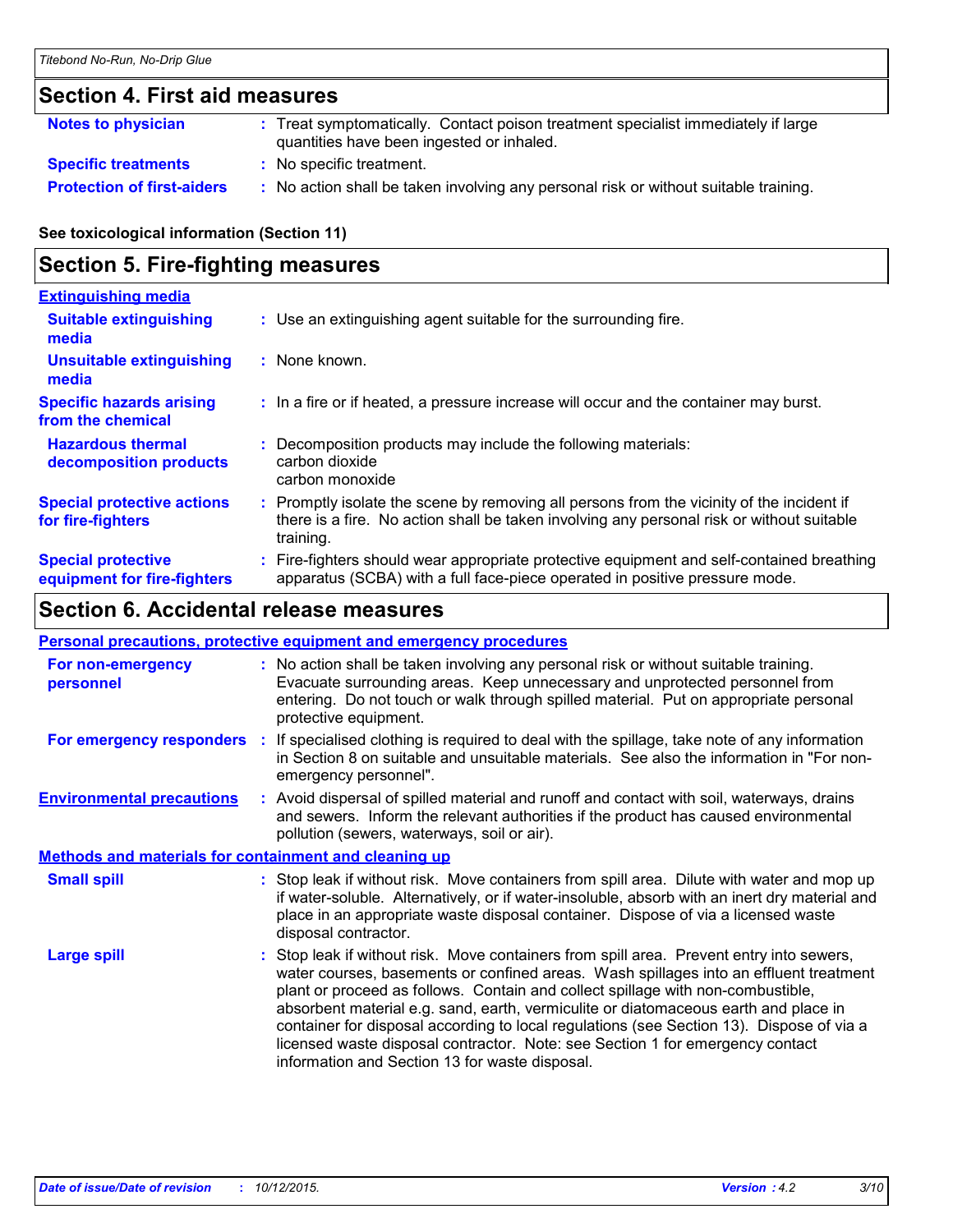## **Section 7. Handling and storage**

#### **Advice on general occupational hygiene Conditions for safe storage,** : Store between the following temperatures: 10 to 32°C (50 to 89.6°F). Store in **including any incompatibilities** Eating, drinking and smoking should be prohibited in areas where this material is **:** handled, stored and processed. Workers should wash hands and face before eating, drinking and smoking. Remove contaminated clothing and protective equipment before entering eating areas. See also Section 8 for additional information on hygiene measures. accordance with local regulations. Store in original container protected from direct sunlight in a dry, cool and well-ventilated area, away from incompatible materials (see Section 10) and food and drink. Keep container tightly closed and sealed until ready for use. Containers that have been opened must be carefully resealed and kept upright to prevent leakage. Do not store in unlabeled containers. Use appropriate containment to avoid environmental contamination. **Protective measures : Put on appropriate personal protective equipment (see Section 8). Precautions for safe handling**

## **Section 8. Exposure controls/personal protection**

#### **Control parameters**

#### **United States**

#### **Occupational exposure limits**

| <b>Ingredient name</b>         | <b>Exposure limits</b> |
|--------------------------------|------------------------|
| No exposure limit value known. |                        |

#### **Canada**

| <b>Occupational exposure limits</b> |           | TWA (8 hours) |   |              | STEL (15 mins) |   |           | <b>Ceiling</b> |                     |              |                  |
|-------------------------------------|-----------|---------------|---|--------------|----------------|---|-----------|----------------|---------------------|--------------|------------------|
| Ingredient                          | List name | ppm mg/       | m | <b>Other</b> | ppm mg/        | m | Other ppm |                | mg/<br>$\mathbf{m}$ | <b>Other</b> | <b>Notations</b> |
| No exposure limit value known.      |           |               |   |              |                |   |           |                |                     |              |                  |

#### **Mexico**

#### **Occupational exposure limits**

| Ingredient                     | <b>Exposure limits</b> |
|--------------------------------|------------------------|
| No exposure limit value known. |                        |

#### **Consult local authorities for acceptable exposure limits.**

| <b>Appropriate engineering</b><br><b>controls</b> | : Good general ventilation should be sufficient to control worker exposure to airborne<br>contaminants.                                                                                                                                                                                                                                                                                           |
|---------------------------------------------------|---------------------------------------------------------------------------------------------------------------------------------------------------------------------------------------------------------------------------------------------------------------------------------------------------------------------------------------------------------------------------------------------------|
| <b>Environmental exposure</b><br>controls         | : Emissions from ventilation or work process equipment should be checked to ensure<br>they comply with the requirements of environmental protection legislation. In some<br>cases, fume scrubbers, filters or engineering modifications to the process equipment<br>will be necessary to reduce emissions to acceptable levels.                                                                   |
| <b>Individual protection measures</b>             |                                                                                                                                                                                                                                                                                                                                                                                                   |
| <b>Hygiene measures</b>                           | : Wash hands, forearms and face thoroughly after handling chemical products, before<br>eating, smoking and using the lavatory and at the end of the working period.<br>Appropriate techniques should be used to remove potentially contaminated clothing.<br>Wash contaminated clothing before reusing. Ensure that eyewash stations and safety<br>showers are close to the workstation location. |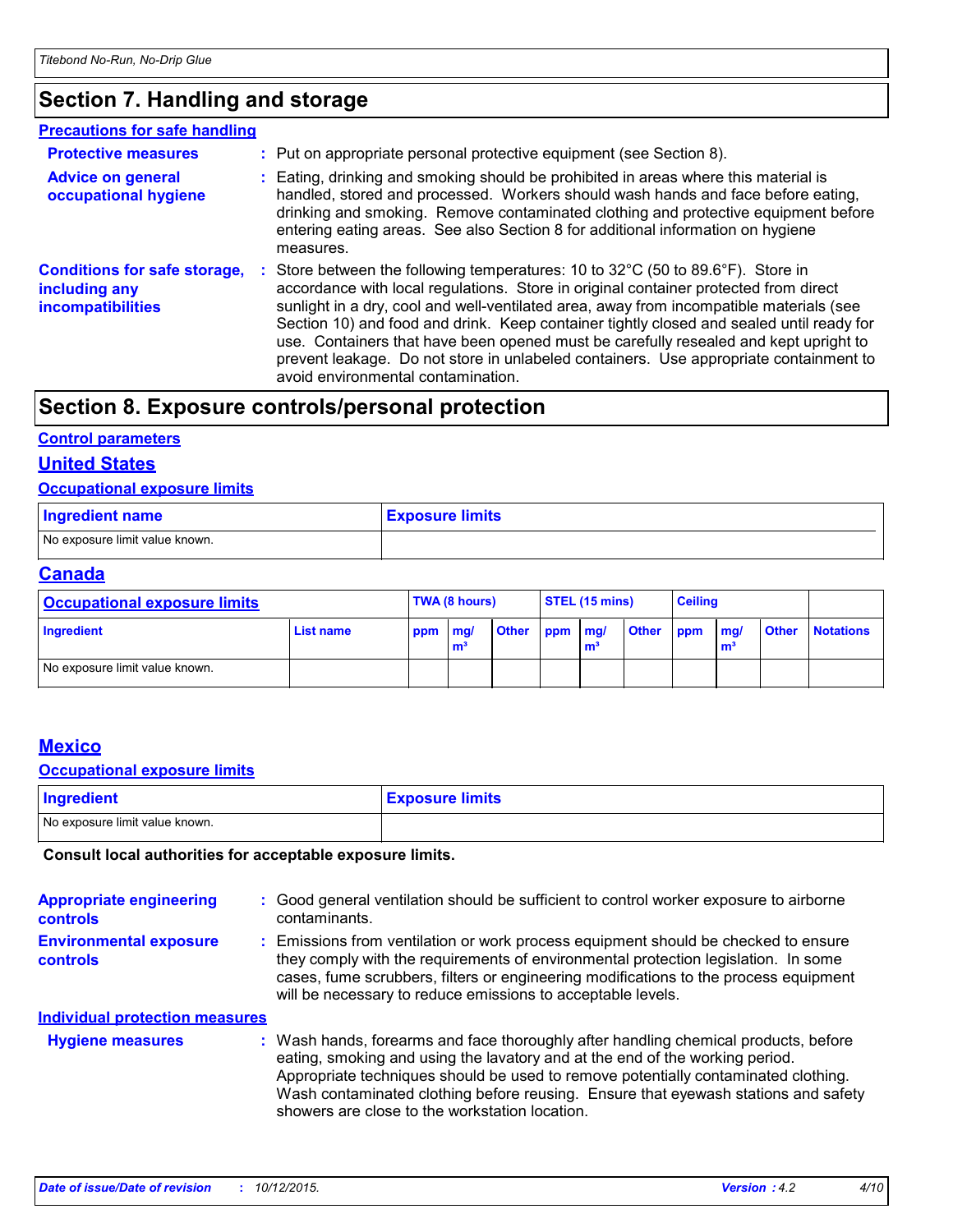## **Section 8. Exposure controls/personal protection**

| <b>Eye/face protection</b>    | : Safety eyewear complying with an approved standard should be used when a risk<br>assessment indicates this is necessary to avoid exposure to liquid splashes, mists,<br>gases or dusts. If contact is possible, the following protection should be worn, unless<br>the assessment indicates a higher degree of protection: safety glasses with side-<br>shields. |
|-------------------------------|--------------------------------------------------------------------------------------------------------------------------------------------------------------------------------------------------------------------------------------------------------------------------------------------------------------------------------------------------------------------|
| <b>Skin protection</b>        |                                                                                                                                                                                                                                                                                                                                                                    |
| <b>Hand protection</b>        | : Chemical-resistant, impervious gloves complying with an approved standard should be<br>worn at all times when handling chemical products if a risk assessment indicates this is<br>necessary.                                                                                                                                                                    |
| <b>Body protection</b>        | : Personal protective equipment for the body should be selected based on the task being<br>performed and the risks involved and should be approved by a specialist before<br>handling this product.                                                                                                                                                                |
| <b>Other skin protection</b>  | : Appropriate footwear and any additional skin protection measures should be selected<br>based on the task being performed and the risks involved and should be approved by a<br>specialist before handling this product.                                                                                                                                          |
| <b>Respiratory protection</b> | : Use a properly fitted, air-purifying or air-fed respirator complying with an approved<br>standard if a risk assessment indicates this is necessary. Respirator selection must be<br>based on known or anticipated exposure levels, the hazards of the product and the safe<br>working limits of the selected respirator.                                         |

## **Section 9. Physical and chemical properties**

| <b>Appearance</b>                                |                                                                    |
|--------------------------------------------------|--------------------------------------------------------------------|
| <b>Physical state</b>                            | $:$ Liquid.                                                        |
| <b>Color</b>                                     | : White.                                                           |
| <b>Odor</b>                                      | : Faint odor.                                                      |
| <b>Odor threshold</b>                            | $\therefore$ Not available.                                        |
| pH                                               | : 4.8                                                              |
| <b>Melting point</b>                             | : Not available.                                                   |
| <b>Boiling point</b>                             | : $100^{\circ}$ C (212 $^{\circ}$ F)                               |
| <b>Flash point</b>                               | : Closed cup: $>93.3^{\circ}$ C ( $>199.9^{\circ}$ F) [Setaflash.] |
| <b>VOC (less water, less</b><br>exempt solvents) | : $2.4$ g/l                                                        |
| <b>Relative density</b>                          | : 1.1                                                              |
| <b>Solubility</b>                                | : Soluble in the following materials: cold water and hot water.    |

## **Section 10. Stability and reactivity**

| <b>Reactivity</b>                            |    | : No specific test data related to reactivity available for this product or its ingredients.            |
|----------------------------------------------|----|---------------------------------------------------------------------------------------------------------|
| <b>Chemical stability</b>                    |    | : The product is stable.                                                                                |
| <b>Possibility of hazardous</b><br>reactions |    | : Under normal conditions of storage and use, hazardous reactions will not occur.                       |
| <b>Conditions to avoid</b>                   | ÷. | No specific data.                                                                                       |
| <b>Incompatible materials</b>                |    | No specific data.                                                                                       |
| <b>Hazardous decomposition</b><br>products   | t. | Under normal conditions of storage and use, hazardous decomposition products should<br>not be produced. |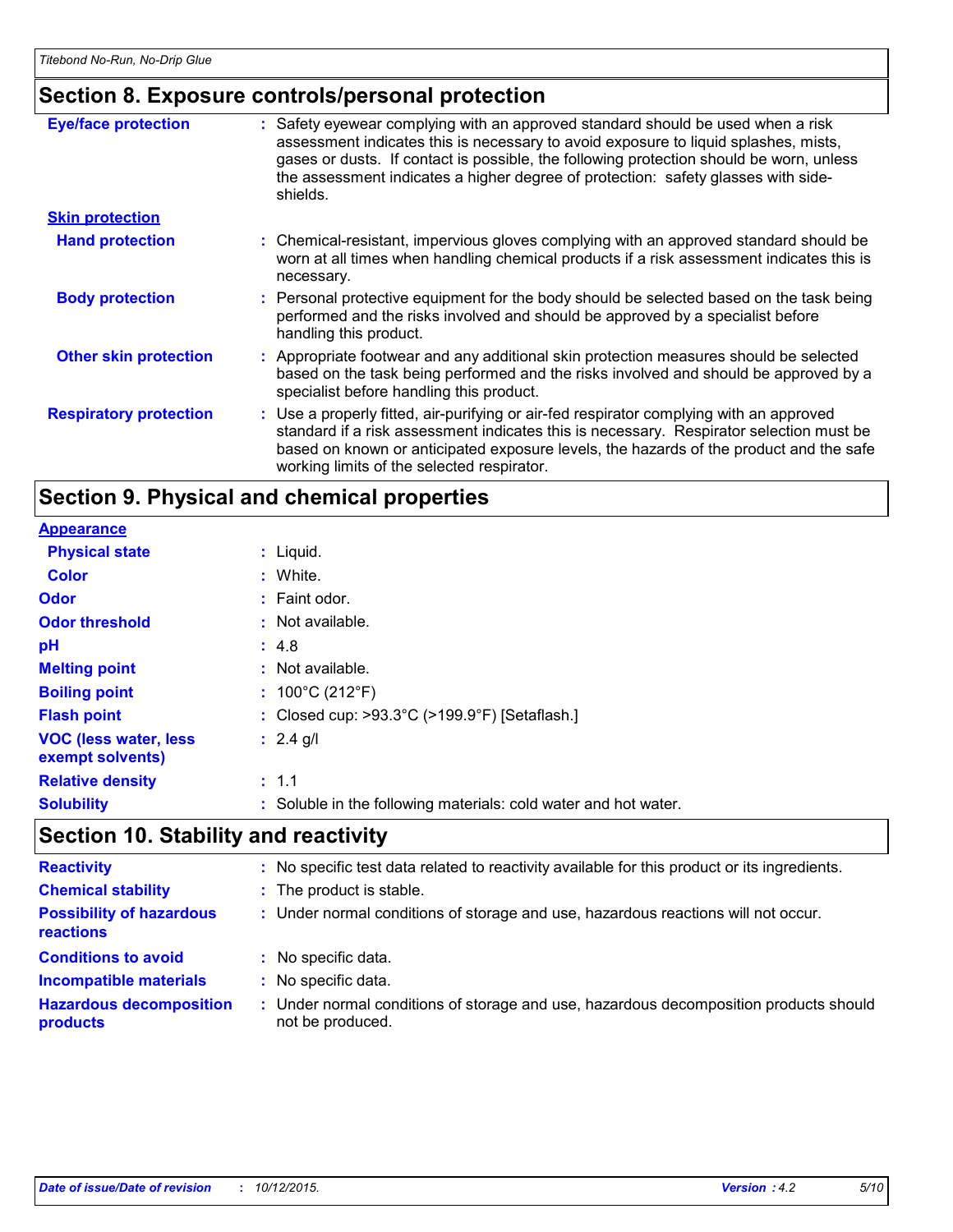## **Section 11. Toxicological information**

| <b>Information on toxicological effects</b>            |                                                                                              |  |
|--------------------------------------------------------|----------------------------------------------------------------------------------------------|--|
| <b>Information on the likely</b><br>routes of exposure | : Routes of entry anticipated: Oral, Inhalation.<br>Routes of entry not anticipated: Dermal. |  |
| <b>Potential acute health effects</b>                  |                                                                                              |  |
| <b>Eye contact</b>                                     | : No known significant effects or critical hazards.                                          |  |
| <b>Inhalation</b>                                      | : No known significant effects or critical hazards.                                          |  |
| <b>Skin contact</b>                                    | : No known significant effects or critical hazards.                                          |  |
| <b>Ingestion</b>                                       | : No known significant effects or critical hazards.                                          |  |
|                                                        | <b>Symptoms related to the physical, chemical and toxicological characteristics</b>          |  |
| <b>Eye contact</b>                                     | : No specific data.                                                                          |  |
| <b>Inhalation</b>                                      | : No specific data.                                                                          |  |
| <b>Skin contact</b>                                    | : No specific data.                                                                          |  |
| <b>Ingestion</b>                                       | : No specific data.                                                                          |  |
|                                                        | Delayed and immediate effects and also chronic effects from short and long term exposure     |  |
| <b>Short term exposure</b>                             |                                                                                              |  |
| <b>Potential immediate</b><br>effects                  | : Not available.                                                                             |  |
| <b>Potential delayed effects</b>                       | : Not available.                                                                             |  |
| <b>Long term exposure</b>                              |                                                                                              |  |
| <b>Potential immediate</b><br>effects                  | $:$ Not available.                                                                           |  |
| <b>Potential delayed effects</b>                       | $:$ Not available.                                                                           |  |
| <b>Section 12. Ecological information</b>              |                                                                                              |  |

| <b>Toxicity</b> |  |
|-----------------|--|
|                 |  |

**Conclusion/Summary :** Not available.

**Persistence and degradability**

Not available.

**Other adverse effects** : No known significant effects or critical hazards.

### **Section 13. Disposal considerations**

The generation of waste should be avoided or minimized wherever possible. Disposal of this product, solutions and any by-products should at all times comply with the requirements of environmental protection and waste disposal legislation and any regional local authority requirements. Dispose of surplus and non-recyclable products via a licensed waste disposal contractor. Waste should not be disposed of untreated to the sewer unless fully compliant with the requirements of all authorities with jurisdiction. Waste packaging should be recycled. Incineration or landfill should only be considered when recycling is not feasible. This material and its container must be disposed of in a safe way. Empty containers or liners may retain some product residues. Avoid dispersal of spilled material and runoff and contact with soil, waterways, drains and sewers. **Disposal methods :**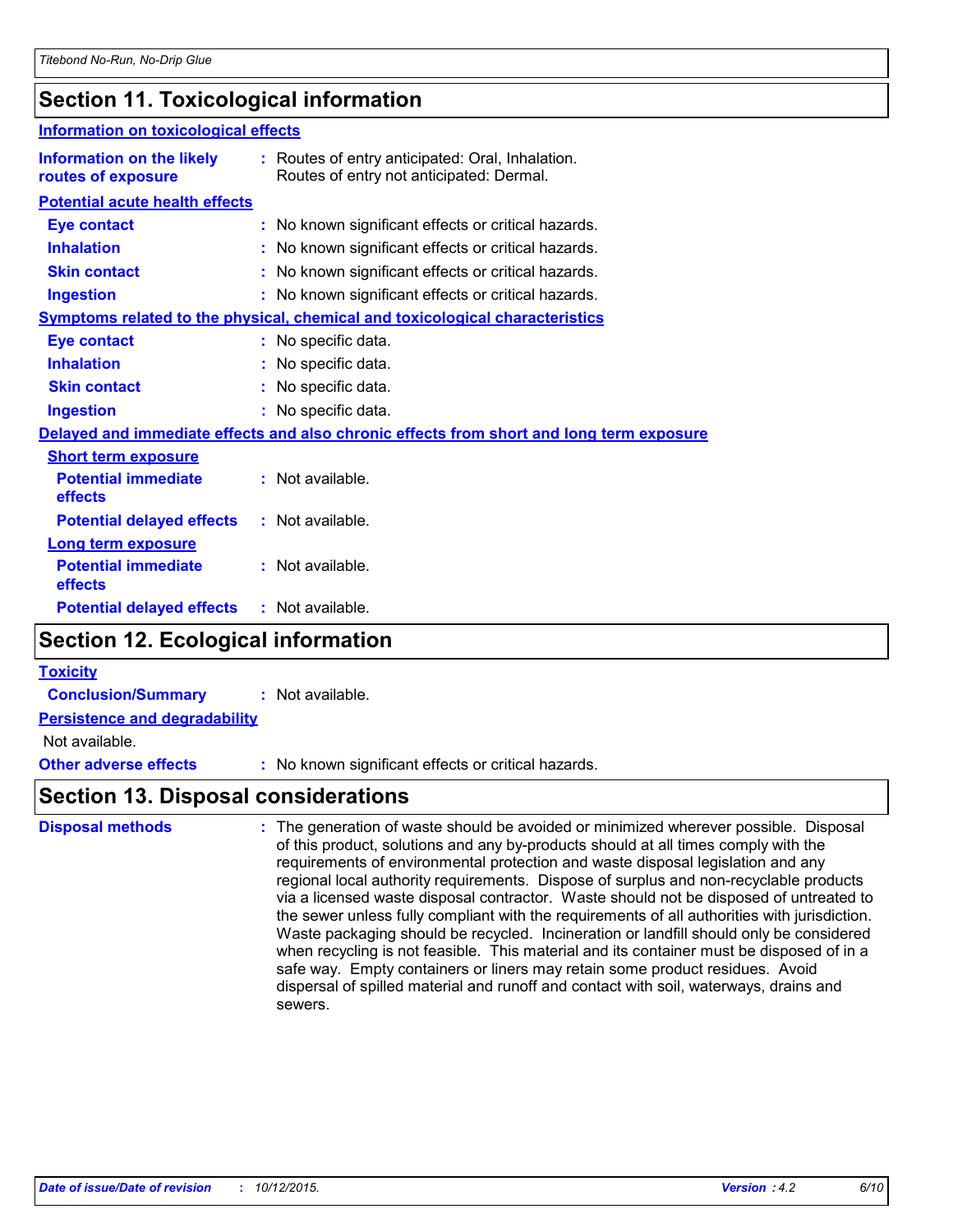## **Section 14. Transport information**

|                                      | <b>DOT</b><br><b>Classification</b> | <b>TDG</b><br><b>Classification</b> | <b>Mexico</b><br><b>Classification</b> | <b>ADR/RID</b> | <b>IMDG</b>    | <b>IATA</b>    |
|--------------------------------------|-------------------------------------|-------------------------------------|----------------------------------------|----------------|----------------|----------------|
| <b>UN number</b>                     | Not regulated.                      | Not regulated.                      | Not regulated.                         | Not regulated. | Not regulated. | Not regulated. |
| <b>UN proper</b><br>shipping name    |                                     |                                     |                                        |                |                |                |
| <b>Transport</b><br>hazard class(es) |                                     |                                     |                                        |                |                |                |
| <b>Packing group</b>                 |                                     |                                     |                                        |                |                | -              |
| <b>Environmental</b><br>hazards      | No.                                 | No.                                 | No.                                    | No.            | No.            | No.            |
| <b>Additional</b><br>information     |                                     |                                     |                                        |                |                |                |

**Special precautions for user** : Transport within user's premises: always transport in closed containers that are upright and secure. Ensure that persons transporting the product know what to do in the event of an accident or spillage.

**Transport in bulk according :** Not available. **to Annex II of MARPOL 73/78 and the IBC Code**

## **Section 15. Regulatory information**

| <b>U.S. Federal regulations</b>                                                   | : TSCA 8(a) CDR Exempt/Partial exemption: Not determined |                                                                      |  |  |
|-----------------------------------------------------------------------------------|----------------------------------------------------------|----------------------------------------------------------------------|--|--|
|                                                                                   | $8b$ :                                                   | United States inventory (TSCA All components are listed or exempted. |  |  |
| <b>Clean Air Act Section 112</b><br>(b) Hazardous Air<br><b>Pollutants (HAPs)</b> | : Not listed                                             |                                                                      |  |  |
| <b>Clean Air Act Section 602</b><br><b>Class I Substances</b>                     | : Not listed                                             |                                                                      |  |  |
| <b>Clean Air Act Section 602</b><br><b>Class II Substances</b>                    | : Not listed                                             |                                                                      |  |  |
| <b>SARA 302/304</b>                                                               |                                                          |                                                                      |  |  |
| <b>Composition/information on ingredients</b>                                     |                                                          |                                                                      |  |  |
| No products were found.                                                           |                                                          |                                                                      |  |  |
| <b>SARA 304 RQ</b>                                                                | : Not applicable.                                        |                                                                      |  |  |
| <b>SARA 311/312</b>                                                               |                                                          |                                                                      |  |  |
| <b>Classification</b>                                                             | : Not applicable.                                        |                                                                      |  |  |
| <b>Composition/information on ingredients</b>                                     |                                                          |                                                                      |  |  |
| No products were found.                                                           |                                                          |                                                                      |  |  |
| <b>State requlations</b>                                                          |                                                          |                                                                      |  |  |
| <b>Massachusetts</b>                                                              | : None of the components are listed.                     |                                                                      |  |  |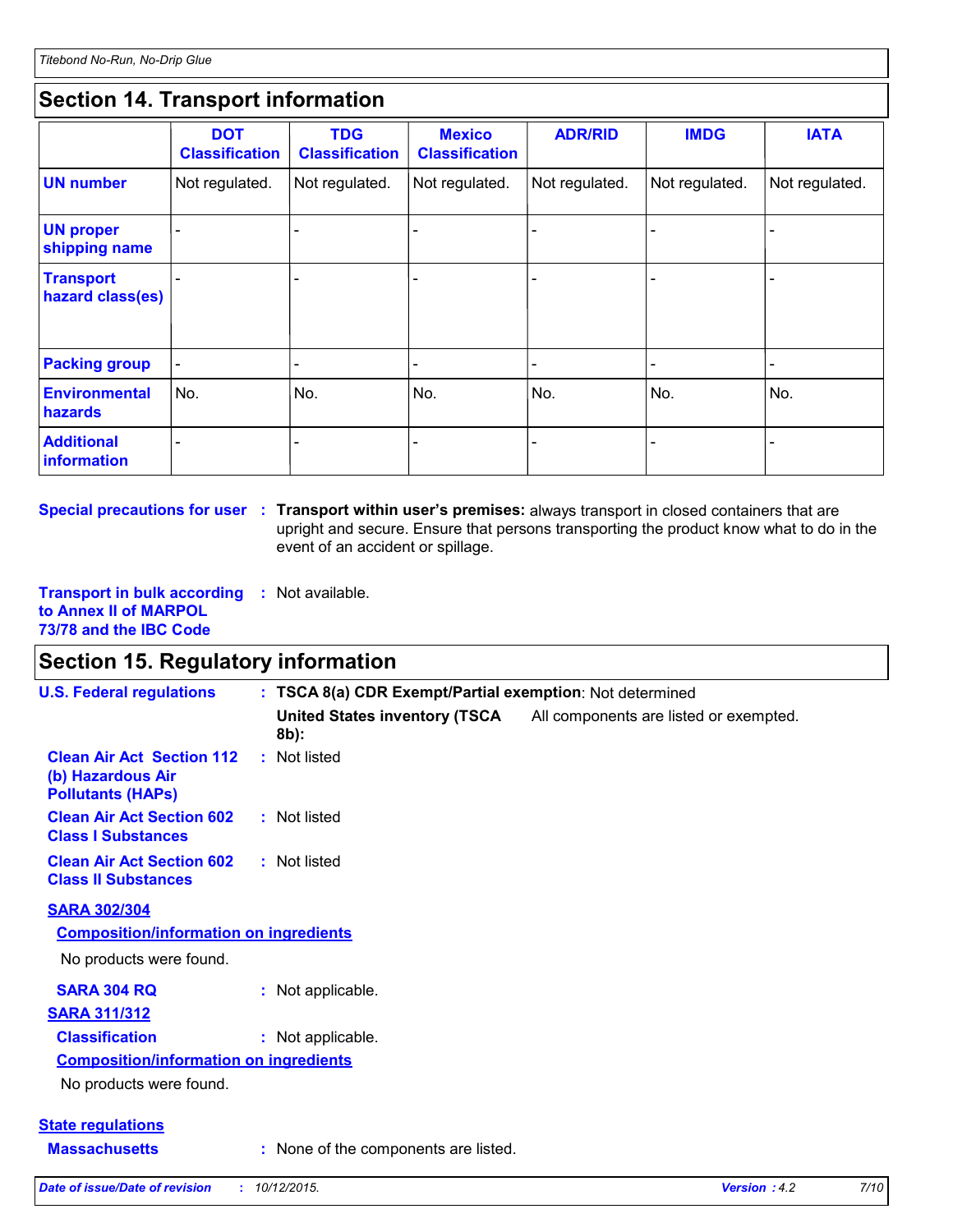## **Section 15. Regulatory information**

- **New York :** None of the components are listed.
- 
- **New Jersey :** None of the components are listed.
- 
- **Pennsylvania :** None of the components are listed.

#### **California Prop. 65** Not available.

| Ingredient name | ∣ Cancer | <b>Reproductive</b> | No significant risk<br>level | <b>Maximum</b><br>acceptable dosage<br><b>level</b> |
|-----------------|----------|---------------------|------------------------------|-----------------------------------------------------|
| Not applicable. |          |                     |                              |                                                     |

#### **Canada**

#### **Canadian lists**

- **Canadian NPRI :**
	- : None of the components are listed.
- 
- **CEPA Toxic substances :** None of the components are listed.
- 
- **Canada inventory :** All components are listed or exempted.

**This product has been classified in accordance with the hazard criteria of the Controlled Products Regulations and the MSDS contains all the information required by the Controlled Products Regulations.**

#### **Mexico**

| <b>Classification</b> | ٠ |
|-----------------------|---|
|                       |   |



#### **International regulations**

| <b>International lists</b>                                                         | : Australia inventory (AICS): All components are listed or exempted.<br>China inventory (IECSC): All components are listed or exempted.<br>Japan inventory: Not determined.<br>Korea inventory: All components are listed or exempted.<br>Malaysia Inventory (EHS Register): Not determined.<br>New Zealand Inventory of Chemicals (NZIoC): All components are listed or exempted.<br>Philippines inventory (PICCS): All components are listed or exempted.<br>Taiwan inventory (CSNN): All components are listed or exempted. |
|------------------------------------------------------------------------------------|--------------------------------------------------------------------------------------------------------------------------------------------------------------------------------------------------------------------------------------------------------------------------------------------------------------------------------------------------------------------------------------------------------------------------------------------------------------------------------------------------------------------------------|
| <b>Europe</b>                                                                      | : Not determined.                                                                                                                                                                                                                                                                                                                                                                                                                                                                                                              |
| <b>Chemical Weapons</b><br><b>Convention List Schedule</b><br><b>I</b> Chemicals   | : Not listed                                                                                                                                                                                                                                                                                                                                                                                                                                                                                                                   |
| <b>Chemical Weapons</b><br><b>Convention List Schedule</b><br><b>Il Chemicals</b>  | : Not listed                                                                                                                                                                                                                                                                                                                                                                                                                                                                                                                   |
| <b>Chemical Weapons</b><br><b>Convention List Schedule</b><br><b>III Chemicals</b> | : Not listed                                                                                                                                                                                                                                                                                                                                                                                                                                                                                                                   |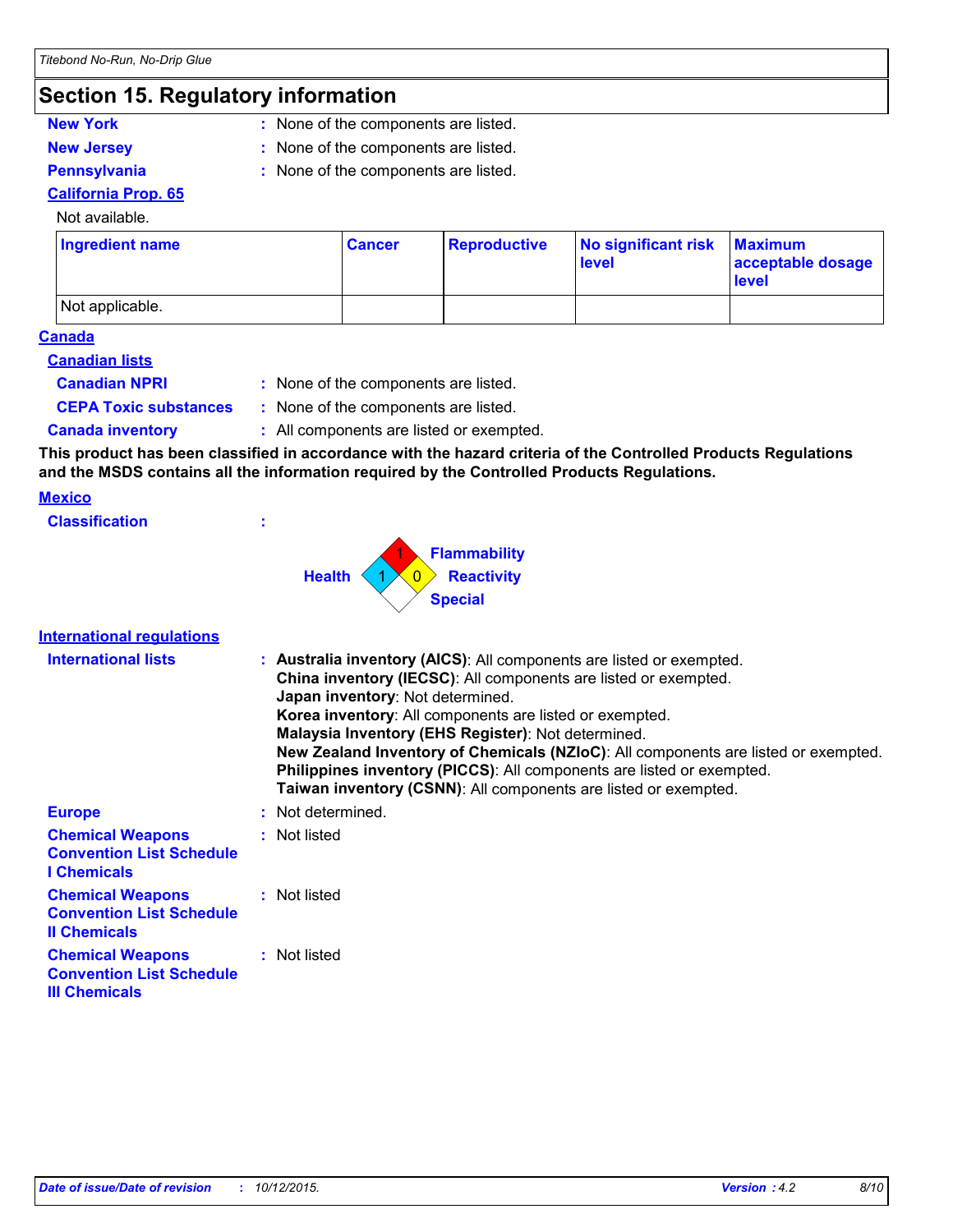## **Section 16. Other information**

**Hazardous Material Information System (U.S.A.)**



**Caution: HMIS® ratings are based on a 0-4 rating scale, with 0 representing minimal hazards or risks, and 4 representing significant hazards or risks Although HMIS® ratings are not required on SDSs under 29 CFR 1910. 1200, the preparer may choose to provide them. HMIS® ratings are to be used with a fully implemented HMIS® program. HMIS® is a registered mark of the National Paint & Coatings Association (NPCA). HMIS® materials may be purchased exclusively from J. J. Keller (800) 327-6868.**

**The customer is responsible for determining the PPE code for this material.**

**National Fire Protection Association (U.S.A.)**



**Reprinted with permission from NFPA 704-2001, Identification of the Hazards of Materials for Emergency Response Copyright ©1997, National Fire Protection Association, Quincy, MA 02269. This reprinted material is not the complete and official position of the National Fire Protection Association, on the referenced subject which is represented only by the standard in its entirety.**

**Copyright ©2001, National Fire Protection Association, Quincy, MA 02269. This warning system is intended to be interpreted and applied only by properly trained individuals to identify fire, health and reactivity hazards of chemicals. The user is referred to certain limited number of chemicals with recommended classifications in NFPA 49 and NFPA 325, which would be used as a guideline only. Whether the chemicals are classified by NFPA or not, anyone using the 704 systems to classify chemicals does so at their own risk.**

| <b>History</b>                    |                                                                                                                                                                                                                                                                                                                                                                                                                                                                                                                                                                       |
|-----------------------------------|-----------------------------------------------------------------------------------------------------------------------------------------------------------------------------------------------------------------------------------------------------------------------------------------------------------------------------------------------------------------------------------------------------------------------------------------------------------------------------------------------------------------------------------------------------------------------|
| Date of printing                  | : 10/12/2015.                                                                                                                                                                                                                                                                                                                                                                                                                                                                                                                                                         |
| Date of issue/Date of<br>revision | : 10/12/2015                                                                                                                                                                                                                                                                                                                                                                                                                                                                                                                                                          |
| Date of previous issue            | : 10/12/2015.                                                                                                                                                                                                                                                                                                                                                                                                                                                                                                                                                         |
| <b>Version</b>                    | : 4.2                                                                                                                                                                                                                                                                                                                                                                                                                                                                                                                                                                 |
| <b>Key to abbreviations</b>       | $\therefore$ ATE = Acute Toxicity Estimate<br>BCF = Bioconcentration Factor<br>GHS = Globally Harmonized System of Classification and Labelling of Chemicals<br>IATA = International Air Transport Association<br>IBC = Intermediate Bulk Container<br><b>IMDG = International Maritime Dangerous Goods</b><br>LogPow = logarithm of the octanol/water partition coefficient<br>MARPOL 73/78 = International Convention for the Prevention of Pollution From Ships,<br>1973 as modified by the Protocol of 1978. ("Marpol" = marine pollution)<br>UN = United Nations |
| <b>References</b>                 | $:$ Not available.                                                                                                                                                                                                                                                                                                                                                                                                                                                                                                                                                    |

#### **Indicates information that has changed from previously issued version.**

**Notice to reader**